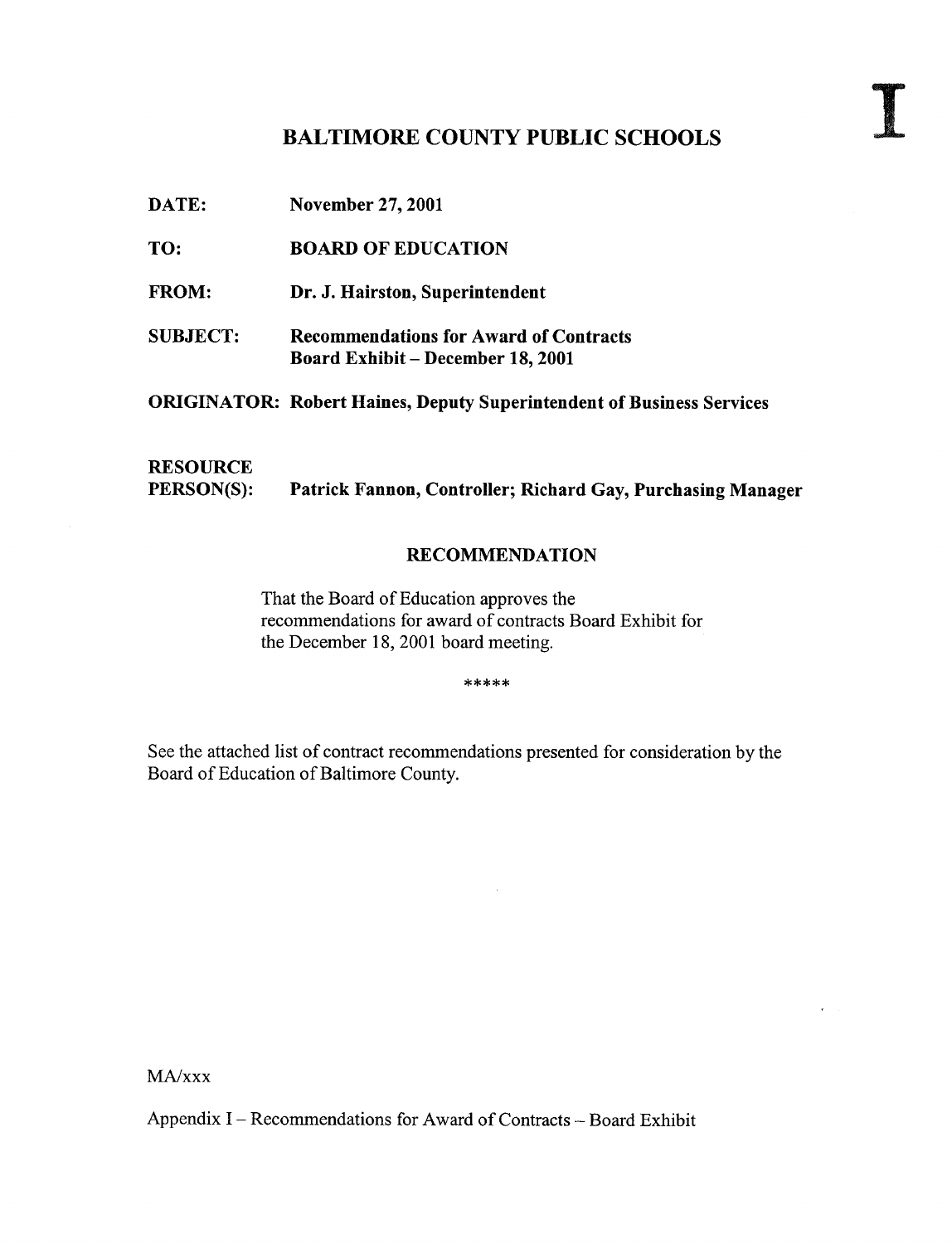### Recommendations for Award of Contracts Board Exhibit - December 18, 2001

The following contract recommendations are presented for consideration by the Board of Education of Baltimore County.

## 1. Assignment of Employee Assistance Estimated Award Value: \$217,000 Program Contract from Sheppard Pratt Health Plan to APS Healthcare Bethesda, Inc. Contract # RF9710617

At the June 12, 2001 Board of Education meeting the Board approved the extension of the Employee Assistance Program through the Baltimore County Government contract with Sheppard Pratt Health Plan for one additional year.

On August 13, 2001 Baltimore County Public Schools was notified that effective September l, 2001 Sheppard Pratt had decided to sell their health plan to APS Healthcare Bethesda, Inc. (APS). As part of the sale, our contract with Sheppard Pratt for the provision of employee assistance programs and/or managed behavioral healthcare services, as well as organizational consulting services, was assigned to APS. Pursuant to the original contract, this assignment requires the written approval of the Board of Education. Legal counsel has reviewed the consent to assignment.

Therefore, approval of the assignment is recommended for the remainder of the contract term, which runs through June 30, 2002. All current terms, conditions, and pricing remain in effect.

2. Supplies Contract: Ice Melt Estimated Award Value: \$200,000<br>Five-Year Bid Estimated Annual Value: \$40.000 Contract #3-332-02

**Estimated Annual Value: \$40,000** 

A bid to qualify and select <sup>a</sup> vendor to supply specified ice melting compound for Baltimore County Public Schools was issued on October 25, 2001 to eight vendors. Proposals were received from two vendors.

The specifications were designed to obtain pricing for an ice melt compound, packaged in 50 pound plastic bags, to be delivered to and/or picked-up by the Office of Grounds. These specifications were developed in conjunction with the Office of Grounds and the bidders at a pre-bid. This is an indefinite quantities contract with quantities projected by the Office of Grounds based upon historical data of product utilization. Depending upon the severity of the winter, there may be substantially more or less product purchased in any one year.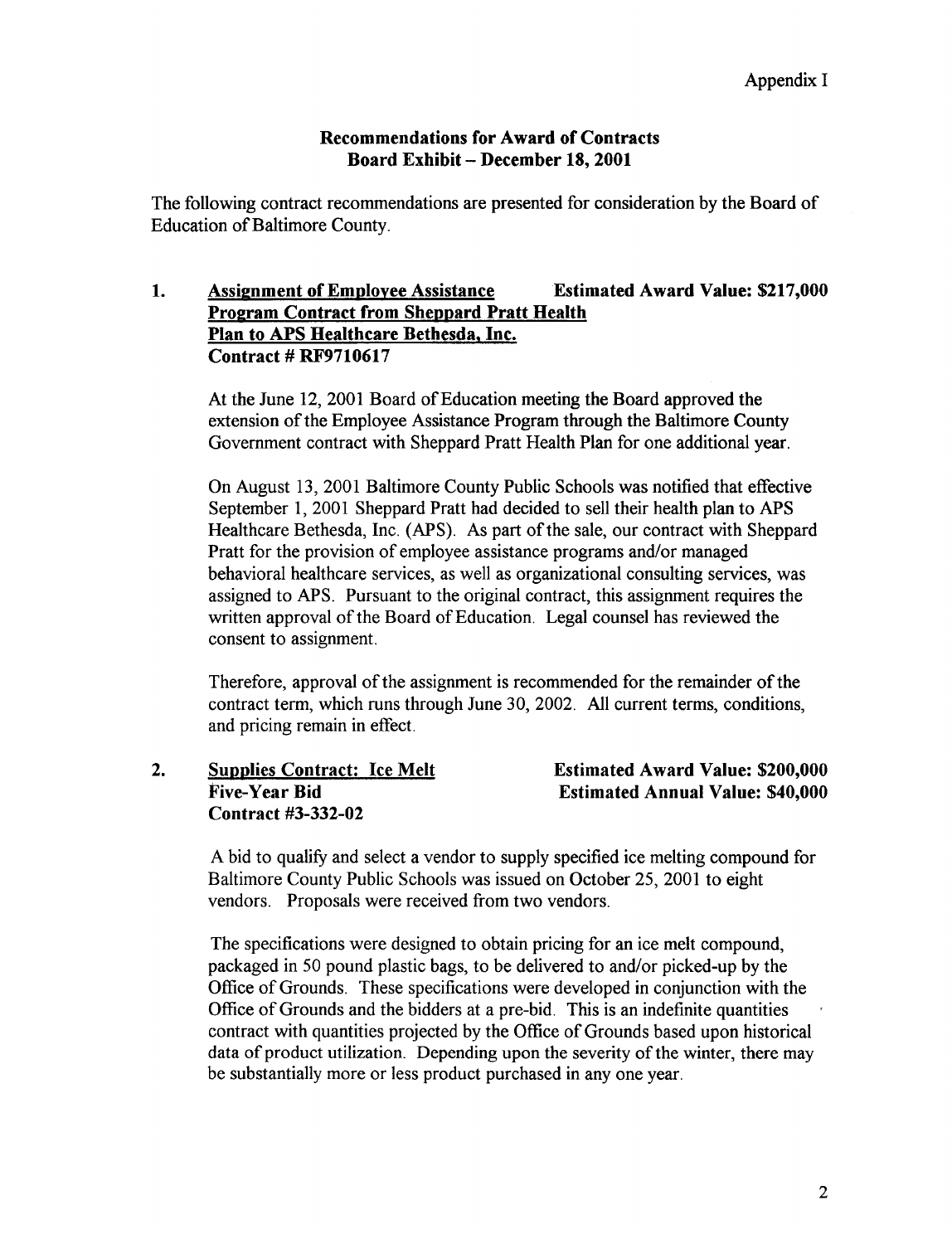The price remains firm for the first year of this five-year contract. After this initial year of the contract, the Award Bidder may request a price increase based solely on any additional price increase from the manufacturer.

|                                                           | Delivered<br>Price | Picked-up<br>Price |
|-----------------------------------------------------------|--------------------|--------------------|
| <b>National Supply Co.</b><br><b>Beltsville, MD</b>       | \$7.49             | \$13.59            |
| <b>Sterling Chemical Co., Inc.</b><br><b>Timonium, MD</b> | \$7.75             | \$7.75             |
|                                                           |                    |                    |

Award of contract is recommended to the lowest responsive and responsible bidder meeting all specifications, National Supply Co. for the delivered products and Sterling Chemical Co., Inc. for the picked-up products. Funding will be provided by the Office of Grounds operating budget.

### 3. School Buses<br>
Contract #2-280-02<br>
District International **District International**

A bid for the purchase of the following school buses was issued on October 11, 2001 to ten vendors. Proposals were received from three vendors. One vendor submitted a no-bid response.

- 73 88 GROUP I buses that accommodate 64 walk-on passengers<br>60 GROUP III buses configured to accommodate 20 walk-on GROUP III buses configured to accommodate 20 walk-on
- passengers and 3 wheelchair passengers
- 6-12 GROUP IV type D transit-style (municipal style, flat front) buses configured to accommodate 66 walk-on passengers and one wheel chair passenger

| VENDOR                                            | <b>GROUP 1</b> | <b>GROUP III</b> | <b>GROUP IV</b> |
|---------------------------------------------------|----------------|------------------|-----------------|
| American Bus,<br>Annapolis, MD                    | \$48,907.00    | \$55,503.00      | \$66,082.00     |
| ATEL,<br>Beltsville, MD                           | NB             | $_{\rm NB}$      | NB              |
| <b>District International,</b><br>Hyattsville, MD | \$46,867.00    | \$54,267.00      | \$62,800.00     |
| West End Service,<br>Ellicott City, MD            | \$48,959.00    | \$54,363.23      | NB              |

Awards of contract are recommended to the lowest bidder meeting all specifications, District International, Hyattsville, MD. The purchase will be funded by a multi-year lease purchase agreement. The amount of the award will